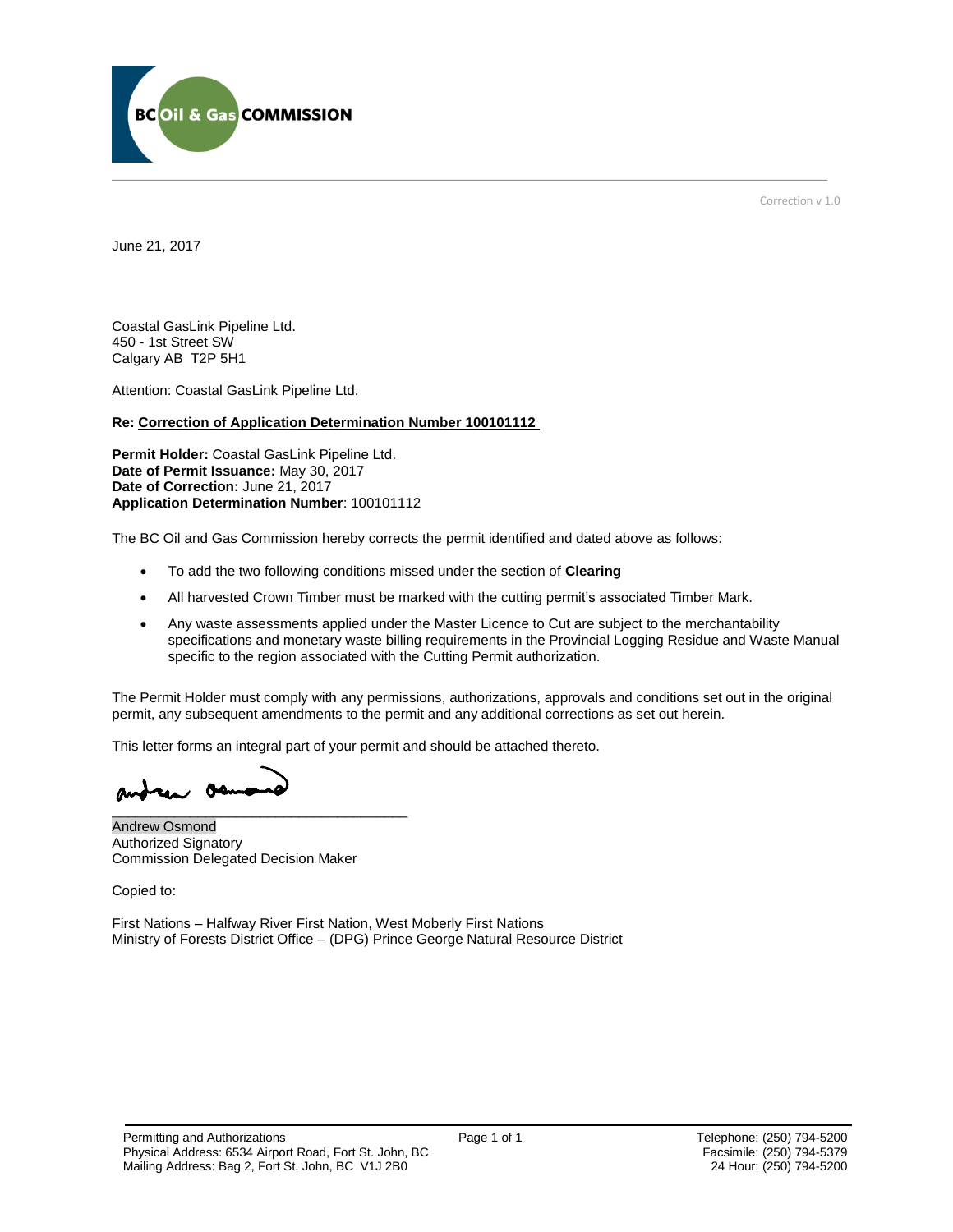

OGAA Permit Template v 3.9

May 30, 2017

Coastal GasLink Pipeline Ltd. 450 - 1st Street SW Calgary AB T2P 5H1

[Attention:](#page-1-0) Coastal GasLink Pipeline Ltd.

#### **RE: Determination of Application Area Number 100101112**

**[Permit Holder:](#page-1-0)** Coastal GasLink Pipeline Ltd. **[Date of Issuance:](#page-1-0)** May 30, 2017 **[Effective Date:](#page-1-1)** May 30, 2017 **[Application Submitted Date:](#page-1-0)** April 17, 2017 **[Application Determination Number](#page-1-0)**: 100101112 **Approved Disturbance Footprint:** 0.762 ha

### **ACTIVITIES APPROVED**

| Road Number No.: 04499                                        | Segment No.: 1 |
|---------------------------------------------------------------|----------------|
| Associated Oil & Gas Activity No.: 00163309   Type: Deck Site |                |

# **GENERAL PERMISSIONS, AUTHORIZATIONS and CONDITIONS**

### **PERMISSIONS**

#### **Oil and Gas Activities Act**

- <span id="page-1-0"></span>1. The BC Oil and Gas Commission, under section 25 (1) of the *Oil and Gas Activities Act*, hereby permits the Permit Holder referenced above to carry out the following activities, indicated in the Approved Activities table.
	- a) To construct, maintain and operate an oil and gas road as detailed in the Activity Details tables below.
- <span id="page-1-1"></span>2. The permissions and authorizations granted under this permit are limited to the area identified in the spatial data submitted to the Commission in the permit application as identified and dated above; herein after referred to as the 'activity area'.

#### **Petroleum and Natural Gas Act**

- 3. Pursuant to section 138(1) of the *Petroleum and Natural Gas Act,* the Permit Holder is permitted to enter, occupy and use any unoccupied Crown land located within the activity area to carry out the oil and gas activities and related activities permitted, or authorized herein.
	- a) The permission to occupy and use Crown land does not entitle the Permit Holder to exclusive possession of the area.
	- b) The total disturbance within the activity area must not exceed the total approved disturbance footprint as referenced above.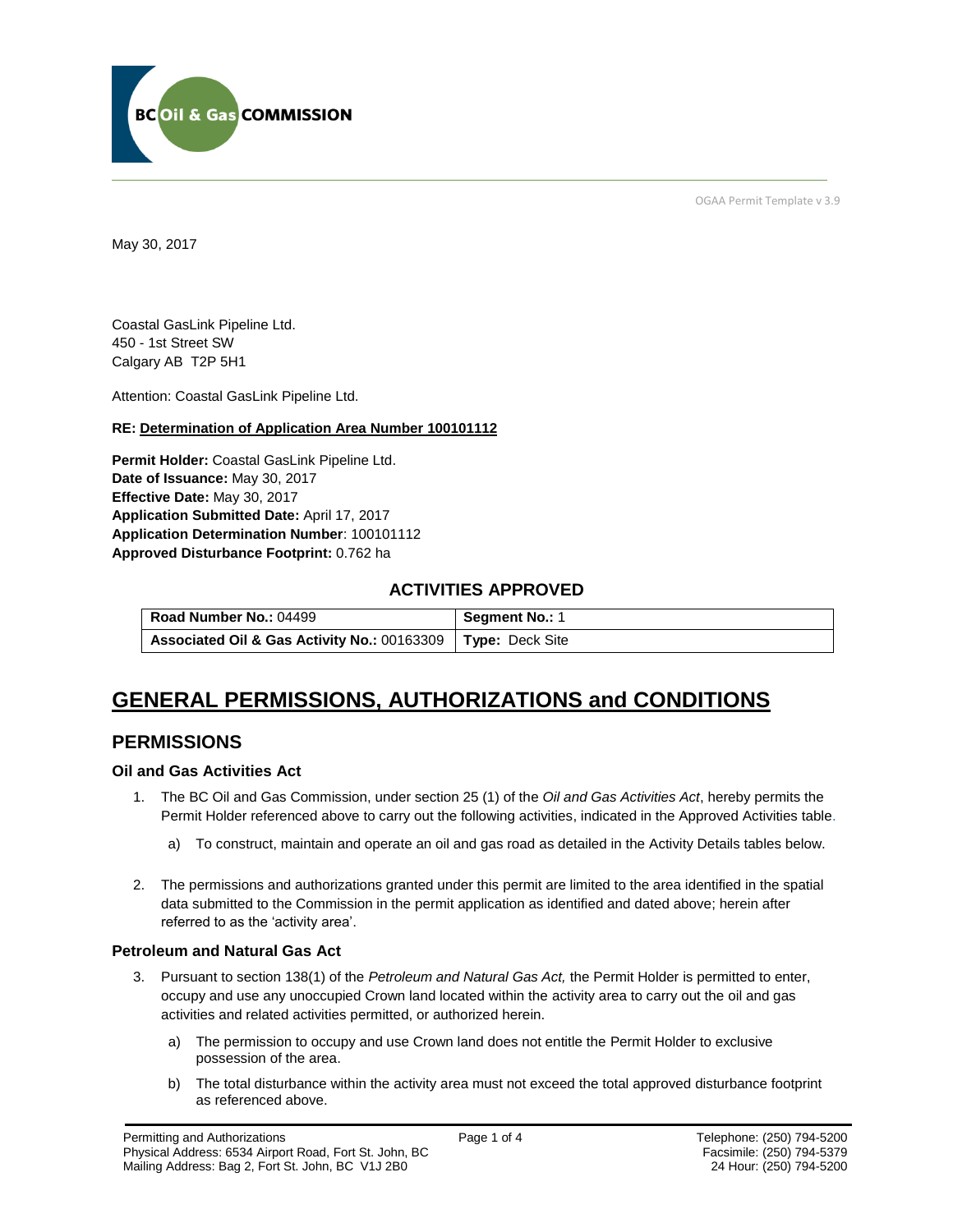## **AUTHORIZATIONS**

#### **Forest Act**

4. The Commission, pursuant to section 47.4 of the *Forest Act*, hereby authorizes the removal of Crown timber from the activity area under the cutting permits associated with the Master Licence(s) as follows:

**[Master Licence to Cut No.:](#page-1-0)** M02341

**[Cutting Permit No.:](#page-1-0)** 28

**[Timber Mark No.:](#page-1-0)** MTC060

**[Total New Cut:](#page-1-0)** 0.76

**[Forest District](https://ams-crd.bcogc.ca/crd/)**: (DPG) Prince George Natural Resource District

**[Region:](#page-1-1)** Interior

5. The cutting permits are deemed spent upon the submission of the post-construction plan or upon either the cancellation or expiry of the activities authorized under the permit.

## **CONDITIONS**

#### **Notification**

6. Within 60 days of the completion of construction activities under this permit, the Permit Holder must submit to the Commission a post-construction plan as a shapefile and PDF plan accurately identifying the location of the total area actually disturbed under this permit. The shapefile and plan must be submitted via eSubmission.

#### **General**

- 7. The rights granted by this permit in relation to unoccupied Crown land are subject to all subsisting grants to or rights of any person made or acquired under the *Coal Act, Forest Act, Land Act, Mineral Tenure Act, Petroleum and Natural Gas Act, Range Act, Water Sustainability Act* or *Wildlife Act*, or any extension or renewal of the same.
- 8. The Permit Holder must not assign, sublicense or permit any person other than its employees, contractors or representatives to use or occupy any Crown land within the activity area, other than its employees, contractors or representatives, without the Commission's written consent.
- 9. The Permit Holder must ensure that any Crown land within the activity area is maintained in a condition so as to minimize hazards, including but not limited to hazards associated with storage of materials and equipment.
- 10. The Permit Holder must ensure that any Crown land within the activity area is maintained free of garbage, debris and unused equipment.

#### **Environmental**

- 11. Construction activities must not result in rutting, compaction or erosion of soils that cannot be reasonably rehabilitated to similar levels of soil productivity that existed on the activity area prior to the construction activities taking place.
- 12. Any temporary access must be constructed and maintained in a manner that provides for proper surface drainage, prevents pooling on the surface, and maintains slope integrity.

#### **Clearing**

- 13. The Permit Holder is permitted to fell any trees located on Crown land within 1.5 tree lengths of the activity area that are considered to be a safety hazard according to *Workers Compensation Act* regulations and must be felled in order to eliminate the hazard. Trees or portions of these trees that can be accessed from the activity area without causing damage to standing timber may be harvested.
- 14. The holder of the cutting permit must pay to the government, stumpage and any waste billing determined in accordance with the terms of this authorization.
- 15. Stumpage for Cutting Permit No. 28 will be calculated in accordance with the Interior Appraisal Manual as amended from time to time.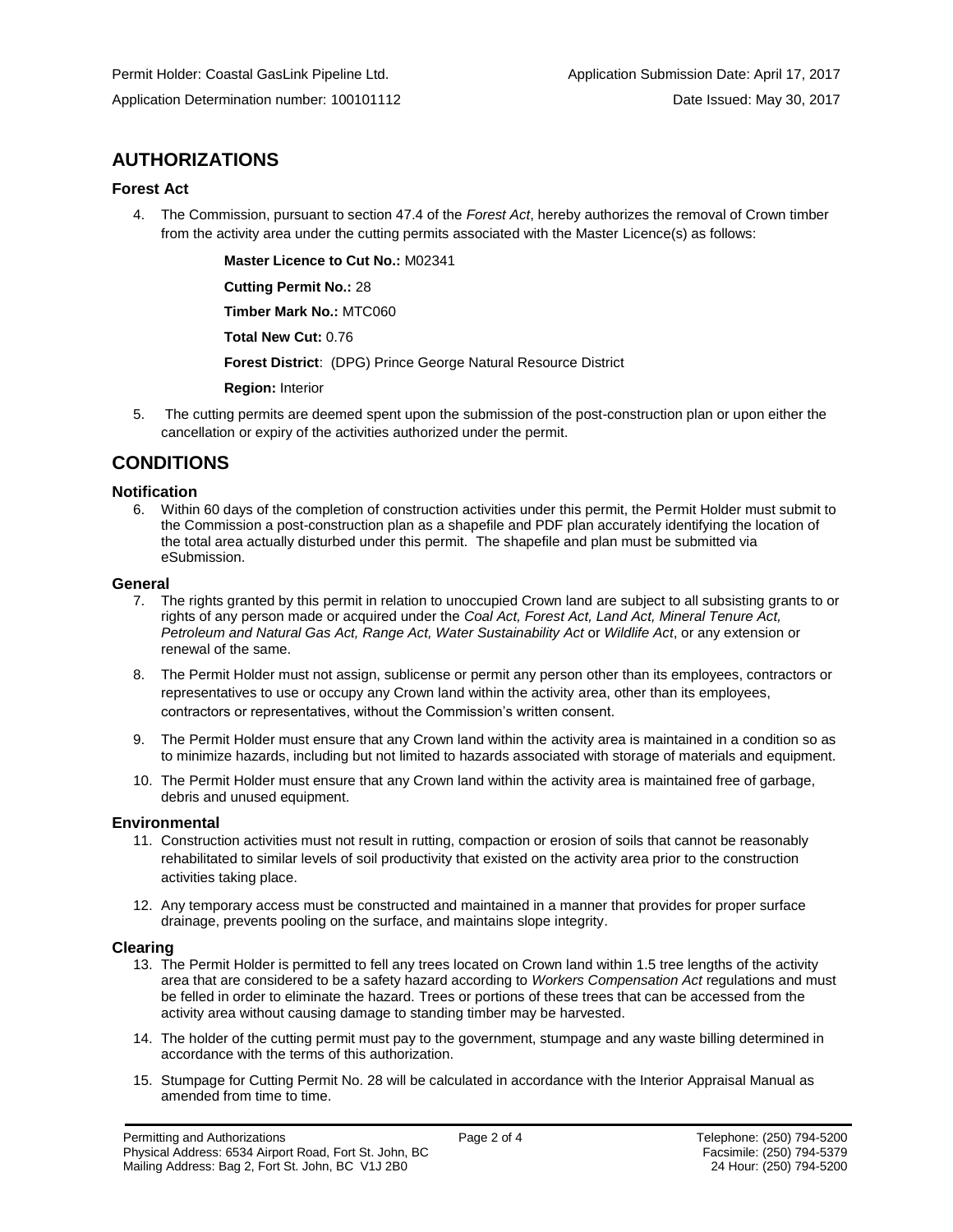Application Determination number: 100101112 Date Issued: May 30, 2017

#### **Archaeology**

16. An AIA report must be submitted to the Commission as soon as practicable.

If artifacts, features, materials or things protected under section 13(2) of the Heritage Conservation Act are identified the permit holder must, unless the permit holder holds a permit under section 12 of the Heritage Conservation Act issued by the Commission in respect of that artifact, feature, material or thing:

- a) immediately cease all work in the vicinity of the artifacts, features, materials or things;
- b) immediately notify the Commission and the Archaeology Branch of the Ministry of Forests, Lands and Natural Resource Operations
- c) refrain from resuming work in the vicinity of the artifacts, features, materials or things except in accordance with an appropriate mitigation plan that has been prepared in accordance with the Heritage Conservation Act and approved by the Archaeology Branch of the Ministry of Forests, Lands and Natural Resource Operations.

## **ACTIVITY SPECIFIC DETAILS PERMISSIONS, and CONDITIONS**

## **ROAD**

#### **Land Area Number:** 100003923 **Road Number:** 04499 **Road Type:** Long-Term - All-Weather

### **ACTIVITY DETAILS**

| <b>Zone: 10 From: N</b> 6048050.329 E 503808.319 To: N 6048238.513 E 503748.855<br><b>Seg No.: 001</b> |  |
|--------------------------------------------------------------------------------------------------------|--|
|--------------------------------------------------------------------------------------------------------|--|

*All permissions for this activity are subject to the following conditions:*

#### **Road Conditions**

17. The Permit Holder will immediately effect, and keep in force insurance of an amount not less than \$1,000,000 protecting the Province, the Commission and the Permit Holder (without any rights of cross-claim or subrogation) against claims for personal injury, death, property damage, or third party liability claims arising from any accident or occurrence on the activity area.

## **ADVISORY GUIDANCE**

- 1. Construction plan 3111-21424 is for the Permit Holder's internal reference only and was not reviewed as a decision tool for this permit, nor does it form an integral part of this permit.
- 2. Instructions for submitting notice of construction start, as required by regulation, can be found in the Oil and Gas Activity Operations Manual on the Commission's website.
- 3. Appropriate tenure may be issued upon acceptance of the post-construction plan. Submission of the original application and submission of the post-construction plan is considered an application for all subsequent applicable *Land Act* tenures. Upon the Commission's acceptance of the post-construction plan no further applications for replacement tenure are required.
- 4. The term "unused equipment" has the same definition as in the Drilling and Production Regulation.